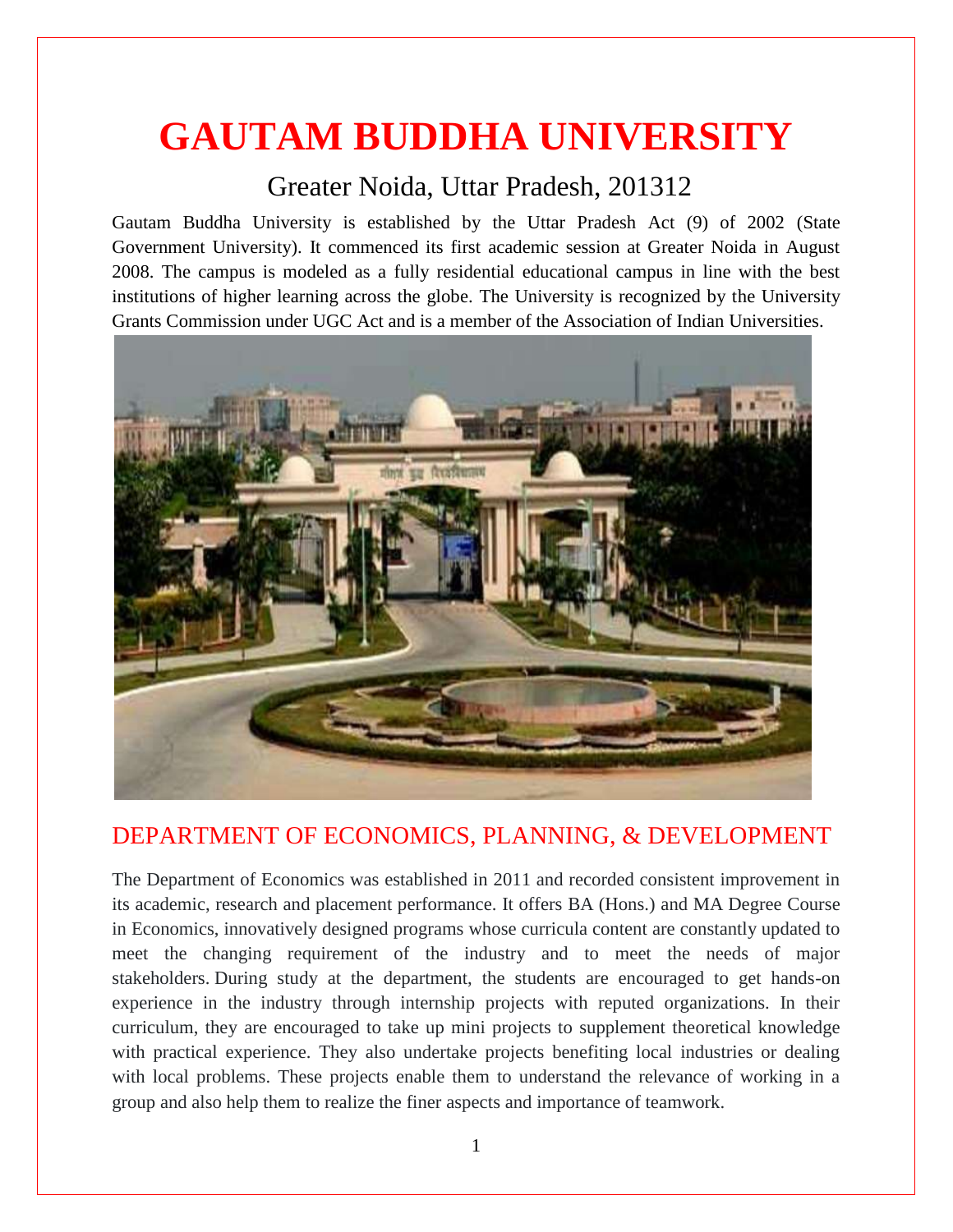# **DEPARTMENT FACULTY PROFILE**

|                | Dr. Ombir Singh<br>Head of The Department<br>M.B.A., M.A., Ph.D. & NET in Economics<br>Area of Specialization: General Economic Theories, Economic<br>Development & Managerial Economics                                    |  |
|----------------|-----------------------------------------------------------------------------------------------------------------------------------------------------------------------------------------------------------------------------|--|
| $\overline{2}$ | Dr. Roopali Srivastava<br>M.A., D.Phil. in Economics<br>Area of Specialization: Micro Economics, Macro Economics, Public<br>Finance, Indian Economy, and Industrial Economics                                               |  |
| 3              | Dr. Chandicharan Mehantar<br>M.A., M.Phil. Ph.D. & UGC-NET in Economics<br>Area of Specialization: Micro Economics, Macro Economics,<br>Agricultural Economic, Labor Economics, Development Economics,<br>Money And Banking |  |
| 4              | Dr. Satpal<br>M.A., Ph.D. & JRF in Economics<br>Area of Specialization: Econometrics, Mathematical Economics,<br>Statistics for Economics, Money and Financial Markets, Economics of<br>Human Resources Development         |  |
| 5              | Ms. Dhwani Gupta<br>M.A. & NET in Economics<br>Area of Specialization: Public Finance, Industrial Economics,<br>Microeconomics and Indian Economy                                                                           |  |
| 6              | Ms. Anamika Singh<br>M.A. & NET in Economics<br>Area of Specialization: Macroeconomics, International Trade, and<br><b>Monetary Economics</b>                                                                               |  |
| 7              | Ms. Divya Lohani<br>M.A. & NET in Economics<br>Area of Specialization: Advance Microeconomics, Econometrics,<br>Development Economics, International Economics and Behavioral<br>Economics                                  |  |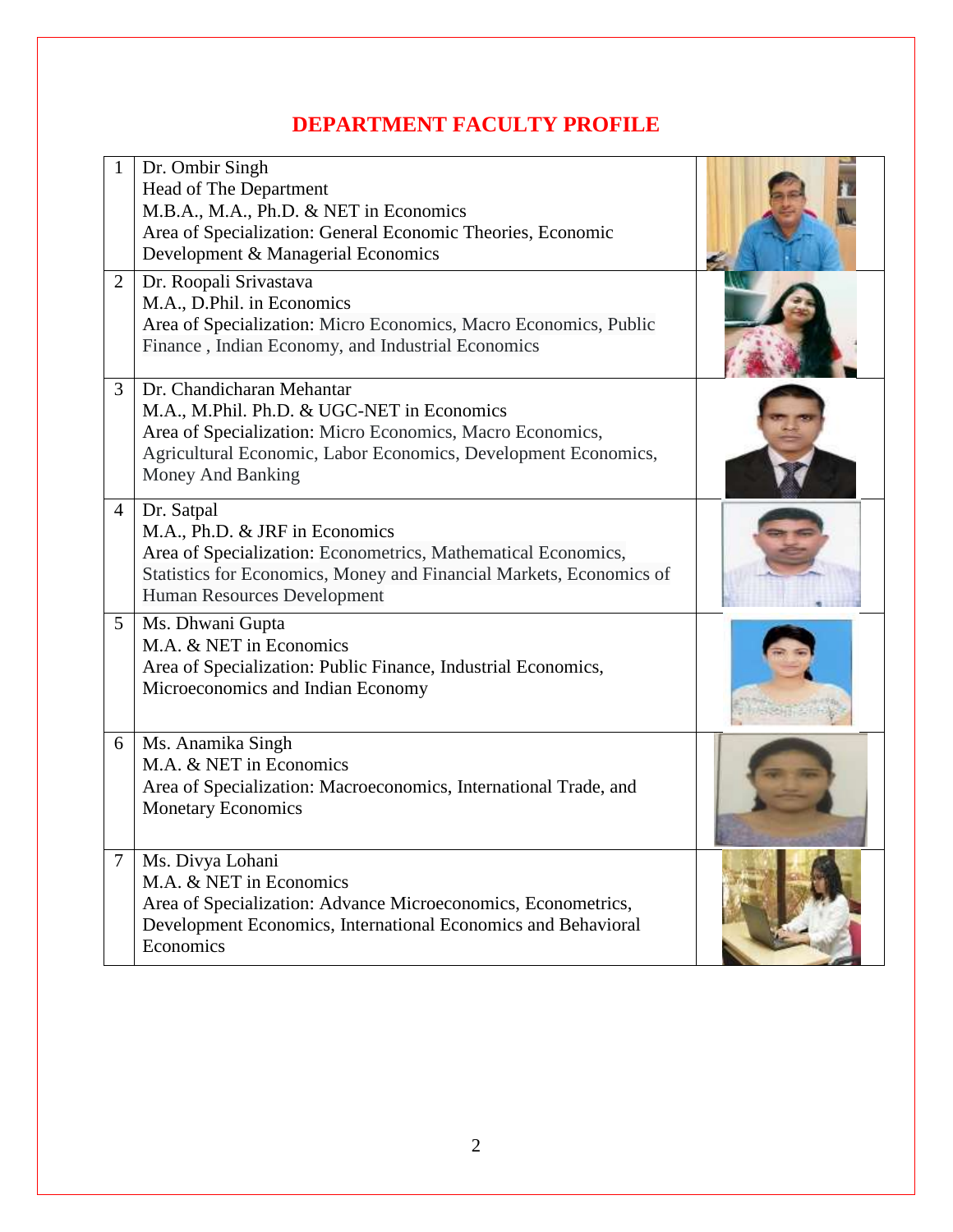#### **VISION OF THE DEPARTMENT**

The Economics Department of Gautam Buddha University takes pride in being among the best departments for the study of Economics at both undergraduate and postgraduate level. It comprises young and zestful faculty with diverse specializations and interests. The vision of the department of Economics, Planning and Development consists of exploring the economic study and analysis, policy framing and implementation issues faced by the Uttar Pradesh economy along with the analysis of other economies in the world. The department strives to reach standards of excellence in teaching, research and consultancy. Every year Students qualify the UGC-NET and JRF and UP Dashmottar Fellowship to continue their studies in Economics. Many of its alumni hold prominent positions both in academics and administrative spheres across the country and the world - a small testimony, perhaps, to the excellence of training that we provide to our students. The department of economics recognizes the growing demand for trained manpower in industry, government, research and other sectors as well as nurturing future researchers and specialists in economics. We are trying to meet this demand in a committed manner. The department also envisions achieving high standards of academic performance to provide quality education to students and to deal with economic, social and business realities.

The diversity of specializations of the departmental faculty has promoted multi- faceted research at the department and has brought a certain depth to the PG courses as well. The department offers a Master's (two years) course in economics (MA) in Economics. Every year we get overwhelming responses for our courses from all across India - the largest in all of social sciences within the University.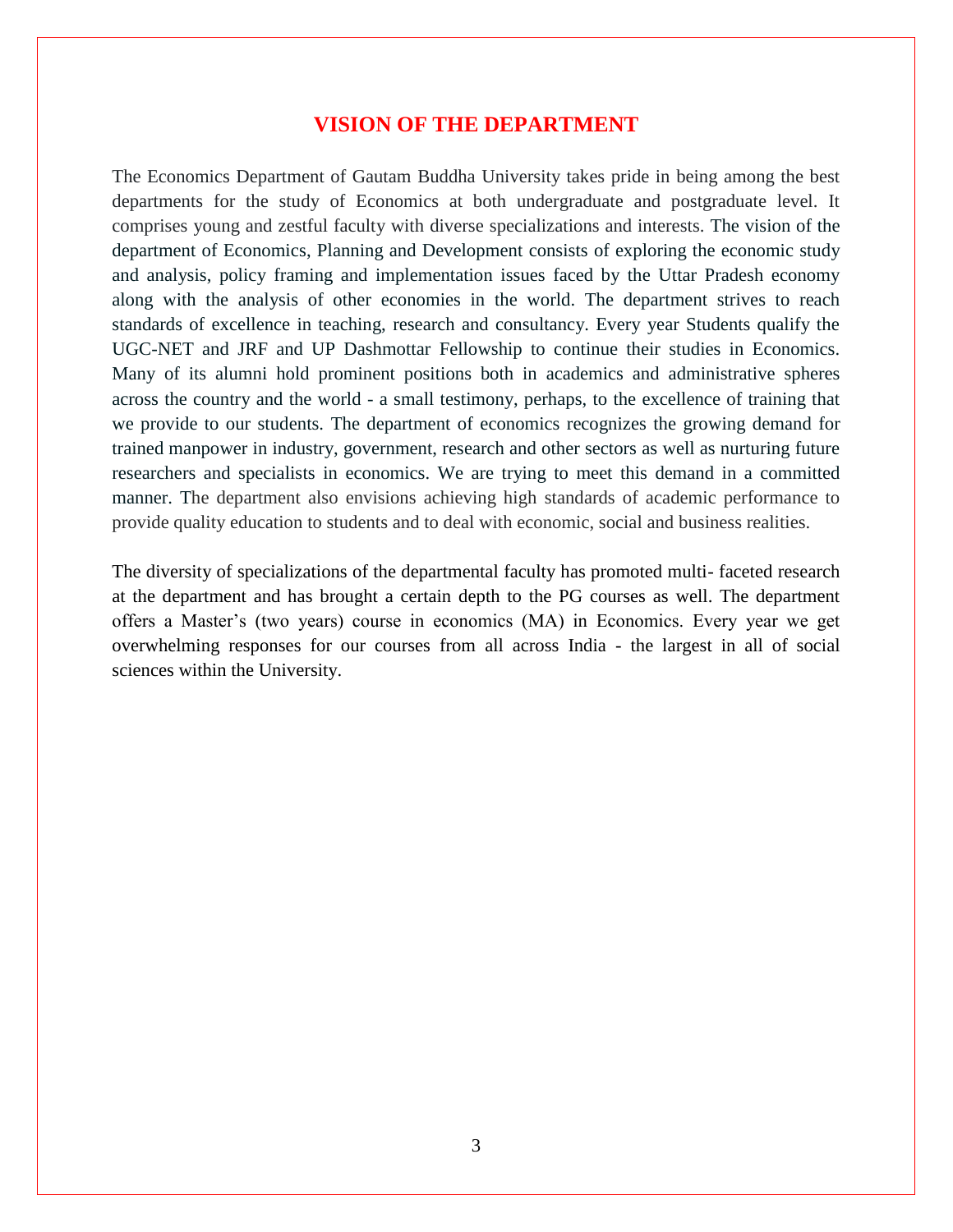# **MA ECONOMICS, COURSE STRUCTURE**

#### SEMESTER 1

| <b>Core Courses</b><br><b>Core Courses</b><br>Microeconomic Analysis<br>Macroeconomic Analysis<br>1.<br>1.<br><b>Mathematical Economics</b><br><b>Statistics For Economics</b><br>2.<br>2.<br>Economics of Planning, Development and Growth<br>History Of Economic Thought And Analysis<br>3.<br>3.<br>Discipline Specific Elective I:<br>Discipline Specific Elective I:<br>4.<br>4.<br>Discipline Specific Elective II:<br>Discipline Specific Elective II:<br>5.<br>5.<br><b>Ability Enhancement Credit Course</b><br><b>Ability Enhancement Credit Course</b><br>Value Education/Language Culture & Society/Social<br>Courses offered by other department<br>1.<br>1.<br>Work with families & children/Stress & Coping In<br>2.<br>General Proficiency<br>Youth/Social Psychology/ Development & Local<br>Governance<br>Discipline Specific Electives (DSE) I(Any One to be<br>Selected)<br>General Proficiency<br>2.<br>1. Society and Economy<br>2.Quantitative finance<br>Discipline Specific Electives (DSE) I(Any One to be<br>Selected)<br>Discipline Specific Electives(DSE) II(Any One to be<br>Selected)<br>1.<br><b>Agricultural Economics</b><br>Demography and Manpower planning<br>1. Econometrics<br>2.<br>Discipline Specific Electives(DSE) II(Any One to be<br>2. Economics of human resource development<br>Selected)<br>Economics and the Business Environment<br>1.<br>2.<br>Problem and prospects of Uttar Pradesh Economy<br><b>SEMESTER 3</b><br><b>SEMESTER 4</b><br><b>Core Courses</b><br><b>Core Courses</b><br>1. Indian Economic Policy<br><b>Industrial Economics</b><br>1.<br>Public Finance-I<br>2.<br>Public Finance-II<br>2.<br><b>Research Methodology</b><br>3.<br>3.<br>Monetary Economics<br>Discipline Specific Elective I:<br>4.<br>Discipline Specific Elective I:<br>4. |
|-----------------------------------------------------------------------------------------------------------------------------------------------------------------------------------------------------------------------------------------------------------------------------------------------------------------------------------------------------------------------------------------------------------------------------------------------------------------------------------------------------------------------------------------------------------------------------------------------------------------------------------------------------------------------------------------------------------------------------------------------------------------------------------------------------------------------------------------------------------------------------------------------------------------------------------------------------------------------------------------------------------------------------------------------------------------------------------------------------------------------------------------------------------------------------------------------------------------------------------------------------------------------------------------------------------------------------------------------------------------------------------------------------------------------------------------------------------------------------------------------------------------------------------------------------------------------------------------------------------------------------------------------------------------------------------------------------------------------------------------------------------------------------------------------------------------------|
|                                                                                                                                                                                                                                                                                                                                                                                                                                                                                                                                                                                                                                                                                                                                                                                                                                                                                                                                                                                                                                                                                                                                                                                                                                                                                                                                                                                                                                                                                                                                                                                                                                                                                                                                                                                                                       |
|                                                                                                                                                                                                                                                                                                                                                                                                                                                                                                                                                                                                                                                                                                                                                                                                                                                                                                                                                                                                                                                                                                                                                                                                                                                                                                                                                                                                                                                                                                                                                                                                                                                                                                                                                                                                                       |
|                                                                                                                                                                                                                                                                                                                                                                                                                                                                                                                                                                                                                                                                                                                                                                                                                                                                                                                                                                                                                                                                                                                                                                                                                                                                                                                                                                                                                                                                                                                                                                                                                                                                                                                                                                                                                       |
|                                                                                                                                                                                                                                                                                                                                                                                                                                                                                                                                                                                                                                                                                                                                                                                                                                                                                                                                                                                                                                                                                                                                                                                                                                                                                                                                                                                                                                                                                                                                                                                                                                                                                                                                                                                                                       |
|                                                                                                                                                                                                                                                                                                                                                                                                                                                                                                                                                                                                                                                                                                                                                                                                                                                                                                                                                                                                                                                                                                                                                                                                                                                                                                                                                                                                                                                                                                                                                                                                                                                                                                                                                                                                                       |
|                                                                                                                                                                                                                                                                                                                                                                                                                                                                                                                                                                                                                                                                                                                                                                                                                                                                                                                                                                                                                                                                                                                                                                                                                                                                                                                                                                                                                                                                                                                                                                                                                                                                                                                                                                                                                       |
|                                                                                                                                                                                                                                                                                                                                                                                                                                                                                                                                                                                                                                                                                                                                                                                                                                                                                                                                                                                                                                                                                                                                                                                                                                                                                                                                                                                                                                                                                                                                                                                                                                                                                                                                                                                                                       |
|                                                                                                                                                                                                                                                                                                                                                                                                                                                                                                                                                                                                                                                                                                                                                                                                                                                                                                                                                                                                                                                                                                                                                                                                                                                                                                                                                                                                                                                                                                                                                                                                                                                                                                                                                                                                                       |
|                                                                                                                                                                                                                                                                                                                                                                                                                                                                                                                                                                                                                                                                                                                                                                                                                                                                                                                                                                                                                                                                                                                                                                                                                                                                                                                                                                                                                                                                                                                                                                                                                                                                                                                                                                                                                       |
|                                                                                                                                                                                                                                                                                                                                                                                                                                                                                                                                                                                                                                                                                                                                                                                                                                                                                                                                                                                                                                                                                                                                                                                                                                                                                                                                                                                                                                                                                                                                                                                                                                                                                                                                                                                                                       |
|                                                                                                                                                                                                                                                                                                                                                                                                                                                                                                                                                                                                                                                                                                                                                                                                                                                                                                                                                                                                                                                                                                                                                                                                                                                                                                                                                                                                                                                                                                                                                                                                                                                                                                                                                                                                                       |
|                                                                                                                                                                                                                                                                                                                                                                                                                                                                                                                                                                                                                                                                                                                                                                                                                                                                                                                                                                                                                                                                                                                                                                                                                                                                                                                                                                                                                                                                                                                                                                                                                                                                                                                                                                                                                       |
|                                                                                                                                                                                                                                                                                                                                                                                                                                                                                                                                                                                                                                                                                                                                                                                                                                                                                                                                                                                                                                                                                                                                                                                                                                                                                                                                                                                                                                                                                                                                                                                                                                                                                                                                                                                                                       |
|                                                                                                                                                                                                                                                                                                                                                                                                                                                                                                                                                                                                                                                                                                                                                                                                                                                                                                                                                                                                                                                                                                                                                                                                                                                                                                                                                                                                                                                                                                                                                                                                                                                                                                                                                                                                                       |
|                                                                                                                                                                                                                                                                                                                                                                                                                                                                                                                                                                                                                                                                                                                                                                                                                                                                                                                                                                                                                                                                                                                                                                                                                                                                                                                                                                                                                                                                                                                                                                                                                                                                                                                                                                                                                       |
|                                                                                                                                                                                                                                                                                                                                                                                                                                                                                                                                                                                                                                                                                                                                                                                                                                                                                                                                                                                                                                                                                                                                                                                                                                                                                                                                                                                                                                                                                                                                                                                                                                                                                                                                                                                                                       |
|                                                                                                                                                                                                                                                                                                                                                                                                                                                                                                                                                                                                                                                                                                                                                                                                                                                                                                                                                                                                                                                                                                                                                                                                                                                                                                                                                                                                                                                                                                                                                                                                                                                                                                                                                                                                                       |
|                                                                                                                                                                                                                                                                                                                                                                                                                                                                                                                                                                                                                                                                                                                                                                                                                                                                                                                                                                                                                                                                                                                                                                                                                                                                                                                                                                                                                                                                                                                                                                                                                                                                                                                                                                                                                       |
|                                                                                                                                                                                                                                                                                                                                                                                                                                                                                                                                                                                                                                                                                                                                                                                                                                                                                                                                                                                                                                                                                                                                                                                                                                                                                                                                                                                                                                                                                                                                                                                                                                                                                                                                                                                                                       |
|                                                                                                                                                                                                                                                                                                                                                                                                                                                                                                                                                                                                                                                                                                                                                                                                                                                                                                                                                                                                                                                                                                                                                                                                                                                                                                                                                                                                                                                                                                                                                                                                                                                                                                                                                                                                                       |
|                                                                                                                                                                                                                                                                                                                                                                                                                                                                                                                                                                                                                                                                                                                                                                                                                                                                                                                                                                                                                                                                                                                                                                                                                                                                                                                                                                                                                                                                                                                                                                                                                                                                                                                                                                                                                       |
|                                                                                                                                                                                                                                                                                                                                                                                                                                                                                                                                                                                                                                                                                                                                                                                                                                                                                                                                                                                                                                                                                                                                                                                                                                                                                                                                                                                                                                                                                                                                                                                                                                                                                                                                                                                                                       |
|                                                                                                                                                                                                                                                                                                                                                                                                                                                                                                                                                                                                                                                                                                                                                                                                                                                                                                                                                                                                                                                                                                                                                                                                                                                                                                                                                                                                                                                                                                                                                                                                                                                                                                                                                                                                                       |
|                                                                                                                                                                                                                                                                                                                                                                                                                                                                                                                                                                                                                                                                                                                                                                                                                                                                                                                                                                                                                                                                                                                                                                                                                                                                                                                                                                                                                                                                                                                                                                                                                                                                                                                                                                                                                       |
|                                                                                                                                                                                                                                                                                                                                                                                                                                                                                                                                                                                                                                                                                                                                                                                                                                                                                                                                                                                                                                                                                                                                                                                                                                                                                                                                                                                                                                                                                                                                                                                                                                                                                                                                                                                                                       |
|                                                                                                                                                                                                                                                                                                                                                                                                                                                                                                                                                                                                                                                                                                                                                                                                                                                                                                                                                                                                                                                                                                                                                                                                                                                                                                                                                                                                                                                                                                                                                                                                                                                                                                                                                                                                                       |
|                                                                                                                                                                                                                                                                                                                                                                                                                                                                                                                                                                                                                                                                                                                                                                                                                                                                                                                                                                                                                                                                                                                                                                                                                                                                                                                                                                                                                                                                                                                                                                                                                                                                                                                                                                                                                       |
|                                                                                                                                                                                                                                                                                                                                                                                                                                                                                                                                                                                                                                                                                                                                                                                                                                                                                                                                                                                                                                                                                                                                                                                                                                                                                                                                                                                                                                                                                                                                                                                                                                                                                                                                                                                                                       |
|                                                                                                                                                                                                                                                                                                                                                                                                                                                                                                                                                                                                                                                                                                                                                                                                                                                                                                                                                                                                                                                                                                                                                                                                                                                                                                                                                                                                                                                                                                                                                                                                                                                                                                                                                                                                                       |
|                                                                                                                                                                                                                                                                                                                                                                                                                                                                                                                                                                                                                                                                                                                                                                                                                                                                                                                                                                                                                                                                                                                                                                                                                                                                                                                                                                                                                                                                                                                                                                                                                                                                                                                                                                                                                       |
|                                                                                                                                                                                                                                                                                                                                                                                                                                                                                                                                                                                                                                                                                                                                                                                                                                                                                                                                                                                                                                                                                                                                                                                                                                                                                                                                                                                                                                                                                                                                                                                                                                                                                                                                                                                                                       |
| 5. Discipline Specific Elective II:<br><b>Open elective</b>                                                                                                                                                                                                                                                                                                                                                                                                                                                                                                                                                                                                                                                                                                                                                                                                                                                                                                                                                                                                                                                                                                                                                                                                                                                                                                                                                                                                                                                                                                                                                                                                                                                                                                                                                           |
| <b>Ability Enhancement Credit Course</b><br>Dissertation<br>1.                                                                                                                                                                                                                                                                                                                                                                                                                                                                                                                                                                                                                                                                                                                                                                                                                                                                                                                                                                                                                                                                                                                                                                                                                                                                                                                                                                                                                                                                                                                                                                                                                                                                                                                                                        |
| Courses offered by other department<br>1.<br>2.<br>General Proficiency                                                                                                                                                                                                                                                                                                                                                                                                                                                                                                                                                                                                                                                                                                                                                                                                                                                                                                                                                                                                                                                                                                                                                                                                                                                                                                                                                                                                                                                                                                                                                                                                                                                                                                                                                |
| General Proficiency<br>2.                                                                                                                                                                                                                                                                                                                                                                                                                                                                                                                                                                                                                                                                                                                                                                                                                                                                                                                                                                                                                                                                                                                                                                                                                                                                                                                                                                                                                                                                                                                                                                                                                                                                                                                                                                                             |
|                                                                                                                                                                                                                                                                                                                                                                                                                                                                                                                                                                                                                                                                                                                                                                                                                                                                                                                                                                                                                                                                                                                                                                                                                                                                                                                                                                                                                                                                                                                                                                                                                                                                                                                                                                                                                       |
| Discipline Specific Electives(DSE) I(Any One to be<br>Discipline Specific Electives (DSE) I(Any One to be                                                                                                                                                                                                                                                                                                                                                                                                                                                                                                                                                                                                                                                                                                                                                                                                                                                                                                                                                                                                                                                                                                                                                                                                                                                                                                                                                                                                                                                                                                                                                                                                                                                                                                             |
| Selected)<br>Selected)                                                                                                                                                                                                                                                                                                                                                                                                                                                                                                                                                                                                                                                                                                                                                                                                                                                                                                                                                                                                                                                                                                                                                                                                                                                                                                                                                                                                                                                                                                                                                                                                                                                                                                                                                                                                |
| 1. Rural Economy And Social Change<br>1. Issues In Gender And Development                                                                                                                                                                                                                                                                                                                                                                                                                                                                                                                                                                                                                                                                                                                                                                                                                                                                                                                                                                                                                                                                                                                                                                                                                                                                                                                                                                                                                                                                                                                                                                                                                                                                                                                                             |
| 2. Public enterprises and Economics<br>2. Managerial Economics and Forecasting                                                                                                                                                                                                                                                                                                                                                                                                                                                                                                                                                                                                                                                                                                                                                                                                                                                                                                                                                                                                                                                                                                                                                                                                                                                                                                                                                                                                                                                                                                                                                                                                                                                                                                                                        |
| Discipline Specific Electives(DSE) II(Any One to be<br>technique                                                                                                                                                                                                                                                                                                                                                                                                                                                                                                                                                                                                                                                                                                                                                                                                                                                                                                                                                                                                                                                                                                                                                                                                                                                                                                                                                                                                                                                                                                                                                                                                                                                                                                                                                      |
| 3. Introduction to Microfinance and livelihood<br>Selected)                                                                                                                                                                                                                                                                                                                                                                                                                                                                                                                                                                                                                                                                                                                                                                                                                                                                                                                                                                                                                                                                                                                                                                                                                                                                                                                                                                                                                                                                                                                                                                                                                                                                                                                                                           |
| 1. Environmental Economics                                                                                                                                                                                                                                                                                                                                                                                                                                                                                                                                                                                                                                                                                                                                                                                                                                                                                                                                                                                                                                                                                                                                                                                                                                                                                                                                                                                                                                                                                                                                                                                                                                                                                                                                                                                            |
| 2. International Economics                                                                                                                                                                                                                                                                                                                                                                                                                                                                                                                                                                                                                                                                                                                                                                                                                                                                                                                                                                                                                                                                                                                                                                                                                                                                                                                                                                                                                                                                                                                                                                                                                                                                                                                                                                                            |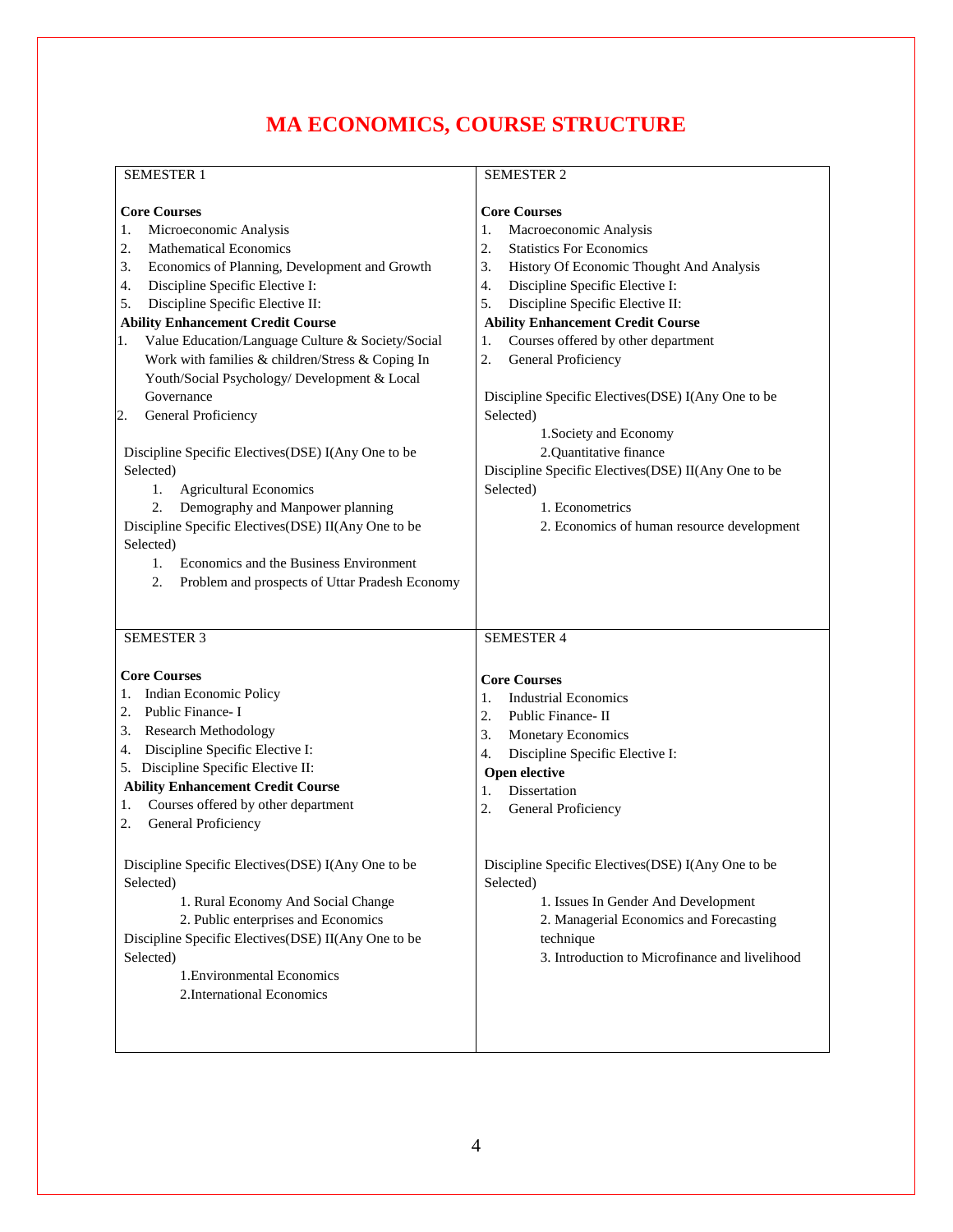#### **BA (HONS) IN ECONOMICS**

The B.A. Economics (Honors) degree at the Gautam Buddha University aims to provide theoretical and practical knowledge that makes accurate analysis of the economic situation possible.

B.A. Economics graduates from GBU must be able to understand the interrelation between the economy and society: to consider economic problems from a global perspective and take a local approach to solve them; to make connections between an economic system's different components; to gauge the implications of decisions related to economic policy; and to respond to the economic problems arising from society in general and the different units that interact therein (e.g. institutions, private companies and sectors of the economy).

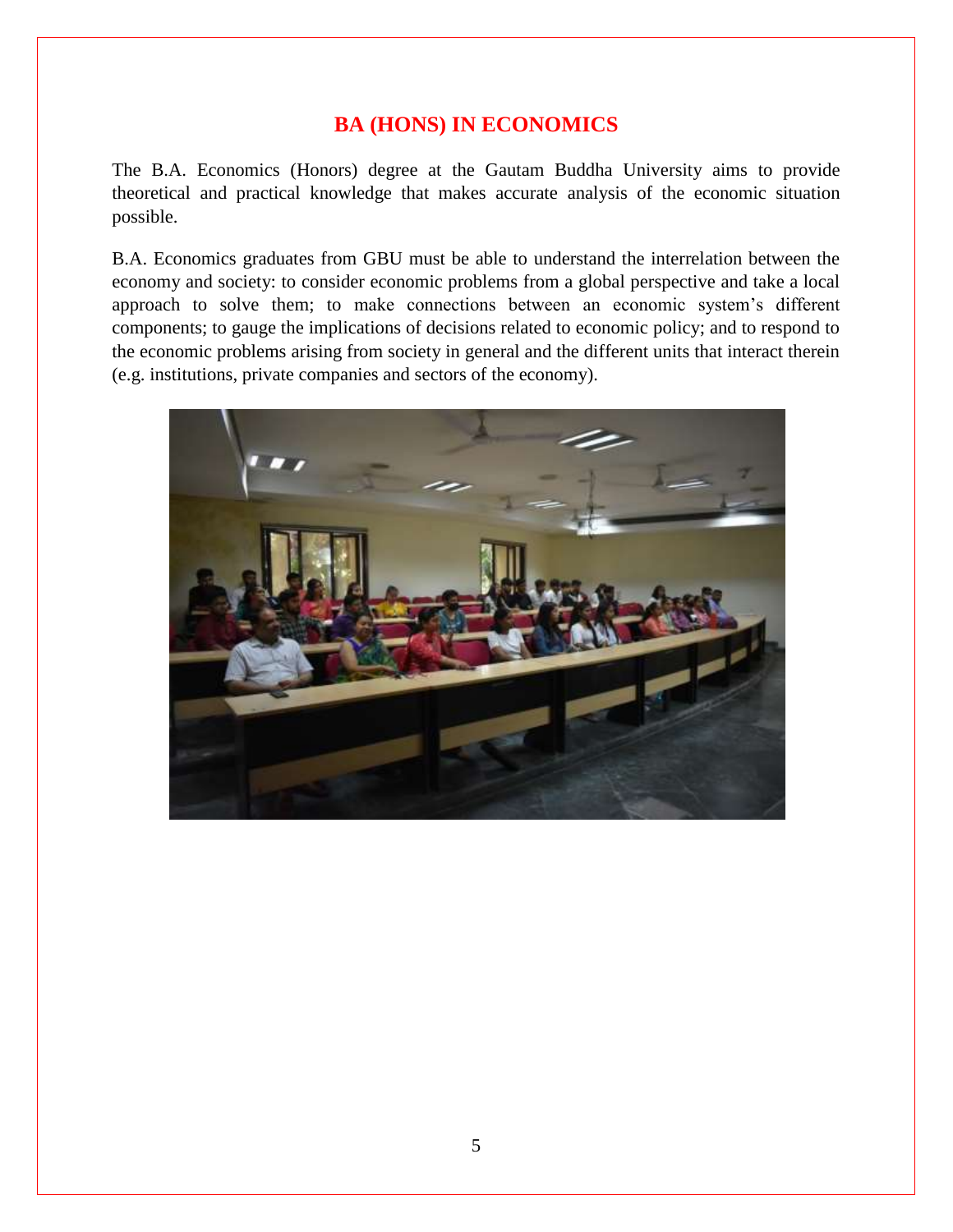# **COURSE STRUCTURE**

| <b>SEMESTER 1</b>                                                                                                                                                                                                                      | <b>SEMESTER 2</b>                                                                                                                                                                                               | <b>SEMESTER 3</b>                                                                                                                                                                                |  |
|----------------------------------------------------------------------------------------------------------------------------------------------------------------------------------------------------------------------------------------|-----------------------------------------------------------------------------------------------------------------------------------------------------------------------------------------------------------------|--------------------------------------------------------------------------------------------------------------------------------------------------------------------------------------------------|--|
| Core course<br>Introductory microeconomics<br>1.                                                                                                                                                                                       | Core course<br><b>Introductory Macroeconomics</b>                                                                                                                                                               | Core course<br>Intermediate Microeconomics- I<br>1.                                                                                                                                              |  |
| Mathematical methods for economics- I<br>2.                                                                                                                                                                                            | Mathematical Methods for Economics - II<br>2.                                                                                                                                                                   | Intermediate Macroeconomics-I<br>2.                                                                                                                                                              |  |
| <b>Ability Enhancement Compulsory courses</b>                                                                                                                                                                                          | <b>Ability Enhancement Compulsory courses</b>                                                                                                                                                                   | 3.<br><b>Statistical Methods for Economics</b>                                                                                                                                                   |  |
| Communicative English<br>1.                                                                                                                                                                                                            | <b>Environmental Studies</b><br>1.                                                                                                                                                                              | <b>Skill Enhancement Course</b>                                                                                                                                                                  |  |
| Generic Elective Courses (Any one of the                                                                                                                                                                                               | <b>Generic Elective Courses (Any one of the</b>                                                                                                                                                                 | Computer Application in Economics<br>1.                                                                                                                                                          |  |
| following)                                                                                                                                                                                                                             | following)                                                                                                                                                                                                      | <b>Generic Elective Courses (Any one of the</b>                                                                                                                                                  |  |
| Economics of Health and Education<br>1.                                                                                                                                                                                                | <b>Industrial Economics</b><br>1.                                                                                                                                                                               | following)                                                                                                                                                                                       |  |
| Economic Development(1850-1950)<br>2.                                                                                                                                                                                                  | 2.<br>Human Resource Management                                                                                                                                                                                 | Population Study of India<br>1.                                                                                                                                                                  |  |
|                                                                                                                                                                                                                                        |                                                                                                                                                                                                                 | Money and Banking<br>2.                                                                                                                                                                          |  |
| <b>SEMESTER 4</b>                                                                                                                                                                                                                      | <b>SEMESTER 5</b>                                                                                                                                                                                               | <b>SEMESTER 6</b>                                                                                                                                                                                |  |
| Core course<br>Intermediate Microeconomics- II<br>Intermediate Macroeconomics-II<br>2.<br>Introductory Econometrics<br>3.<br><b>Skill Enhancement Course</b><br>Data Analysis<br>l.<br><b>Generic Elective Courses (Any one of the</b> | Core course<br>Indian Economy - I<br>Development Economics-I<br>2.<br><b>Discipline Specific Elective</b><br>Group A (Any of the Following)<br>Political Economics-I<br>1.<br>2.<br>Money and Financial Markets | Core course<br>Indian Economy - II<br>Development Economics-II<br><b>Discipline Specific Elective</b><br>Group A (Any of the Following)<br>Political Economics-II<br>International Macroeconomic |  |
| following)                                                                                                                                                                                                                             | Group B (Any of the Following)                                                                                                                                                                                  | <b>Group B</b>                                                                                                                                                                                   |  |
| <b>Financial Economics</b><br>1.                                                                                                                                                                                                       | <b>Public Economics</b><br>1.                                                                                                                                                                                   | Dissertation or Project Work                                                                                                                                                                     |  |
| Public Finance<br>2.                                                                                                                                                                                                                   | <b>Environmental Economics</b><br>2.                                                                                                                                                                            |                                                                                                                                                                                                  |  |
|                                                                                                                                                                                                                                        |                                                                                                                                                                                                                 |                                                                                                                                                                                                  |  |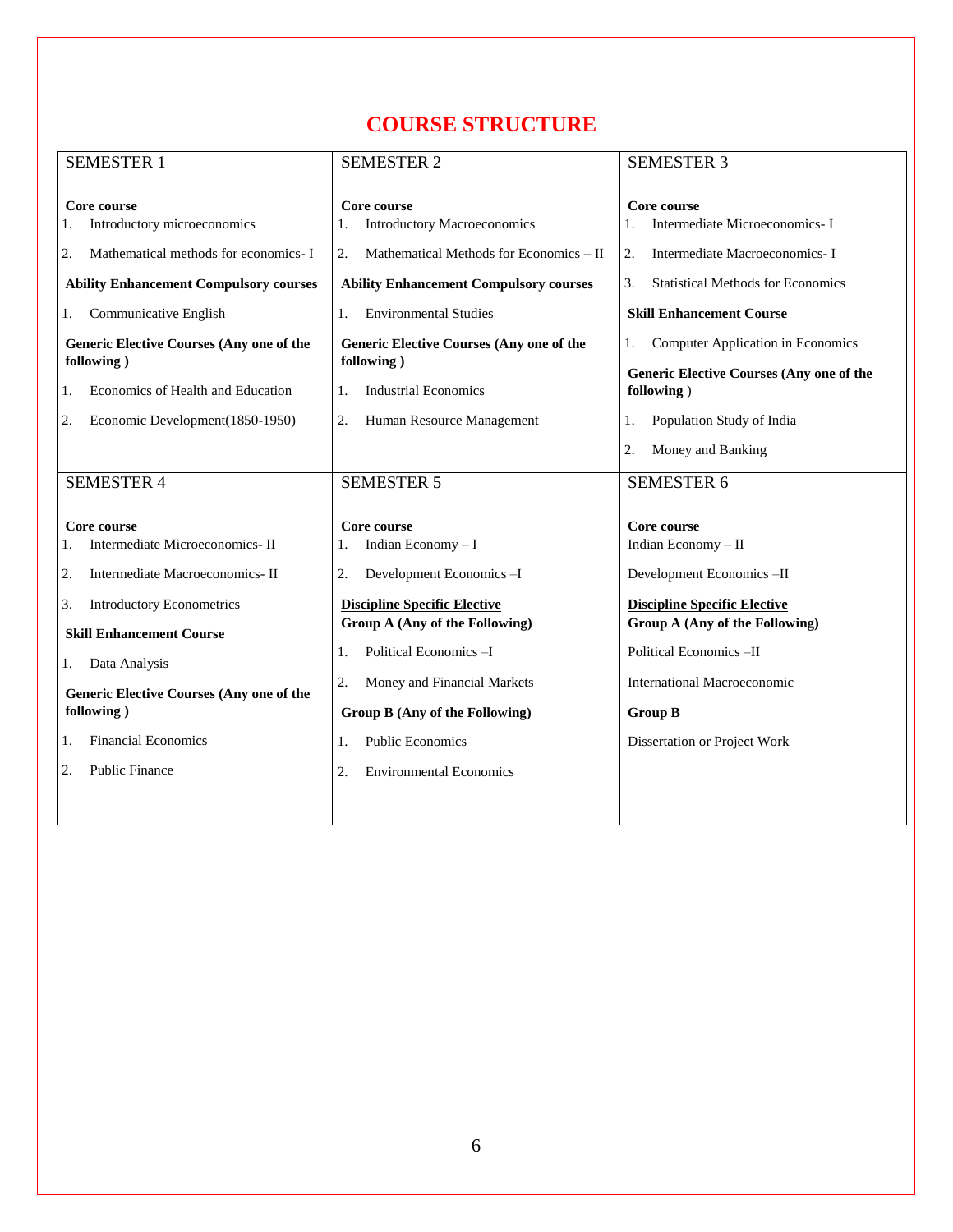#### **Expert Lecture Conducted At Department of Economics, Planning, & Development**

# **Topic-Scope of Research in Economics On 13/05/22**

Department of Economics, Planning and Development, Gautam Buddha University, Uttar Pradesh, India organized an expert lecture on the 'Scope of Research in Economics' on May 13, 2022 in the Conference room. The program started at 9:30 am with the welcome address by Dr. Ombir Singh, Head of the Department, DOEPD. He highlighted the vision of the department and gave an insight of undergraduate and postgraduate level programmes. Subject expert, Dr. Devesh Birwal, Assistant Professor, Delhi School of Economics was the dignitary invited for the seminar. He welcomed all students and faculties and expressed his gratitude for the Dean School of Humanities and Social Sciences, Dr. Neeti Rana for giving an opportunity to organize a seminar on a theme relevant to the research. He emphasized on the unbiasedness in the field of research, also known as ethical research and quoted 'Doing research is like doing justice as a judge'. He briefly introduced data collection methods, i.e. Primary and secondary data and highlighted the importance of different softwares like SPSS, STATA and R for data analysis and research. He said that research is a tedious job, however the payback is worth it, and briefed the future prospects of Economic research in RBI, World Bank, Niti Ayog and other institutions. He concluded the lecture laying out aspects of economics in different fields and encouraged students to pursue careers in Economics. This expert lecture was conducted under the direction of Dean School of Humanities and Social Sciences Dr. Neeti Rana. On this occasion, Dr. VK Shanwal (HOD Education), Dr. Roopali Srivastava(Programme Coordinator), Dr. Satpal, Ms. Divya Lohani, Ms. Anamika Singh, Ms. Dhwani Gupta and other faculty members were present.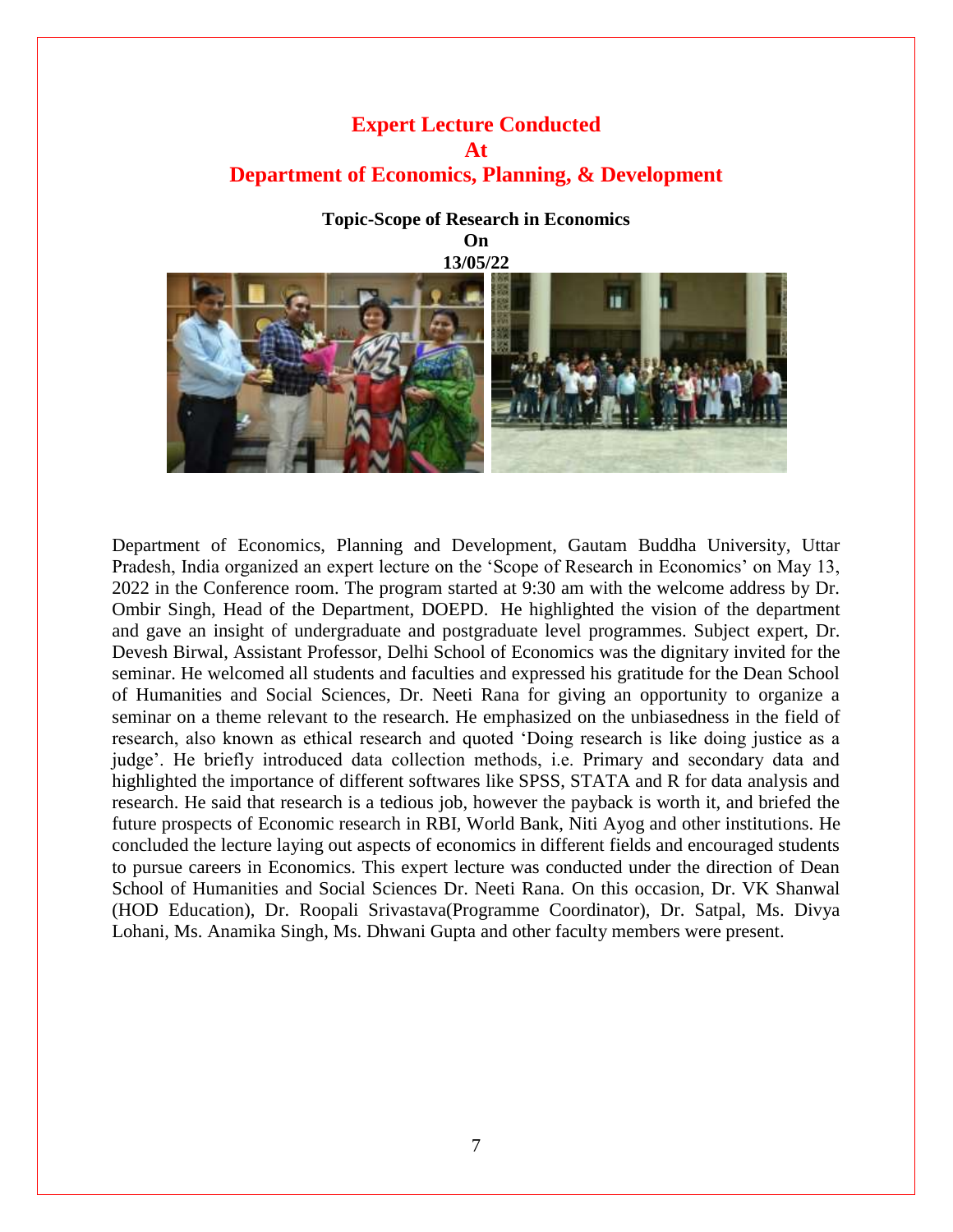

# NEWS CLIPPLING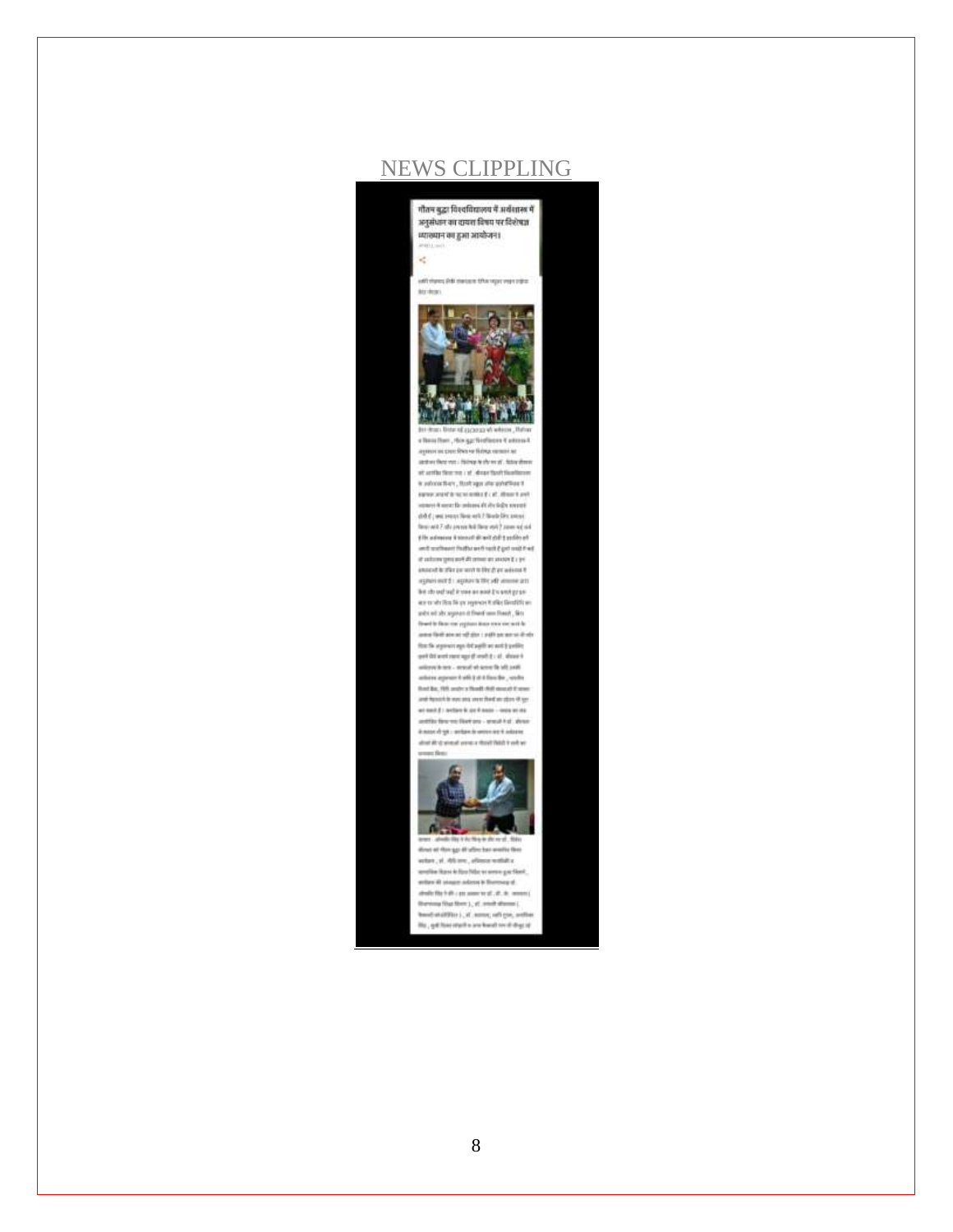#### **BODHISATTVA DR. B.R. AMBEDKAR LIBRARY**



Bodhisattva Dr. B.R.Ambedkar Library is the heart of academic and research activities of the Gautam Buddha University. It was constructed in 1.78 lacs sqft. and spread over a five story building. Established in 2008 and shifted to its new building in 2010 It has been catering to the needs of faculty members, research scholars, and students on campus effectively. It has huge volumes of books and e-journals which cover the disciplines of management, computer science, information technology, biotechnology, Humanities, and other related areas. The Central Library is fully automated with Libsys and RFID systems.The library is located on the outer circle of the schools as the background of Tathagat's statue. The library is well equipped with modern facilities, spacious stack halls, 2000-seating capacity reading hall, reference sections, catalog area, multiple loaning counters, and is managed by a highly dedicated team of professionals. The mission of Bodhisattva Dr. B.R.Ambedkar Library is to "provide high quality services in support of the teaching and research objectives of the University communities". The plans to remain open round the clock.

The Bodhisattva Dr. B. R.Ambedkar Library liaises with academic staff and researchers to identify the information needs of library users, procures material and provides services to make required information available, provides a conducive environment to study and research, and facilitates users with advice, assistance and skills training in using documents and information sources.

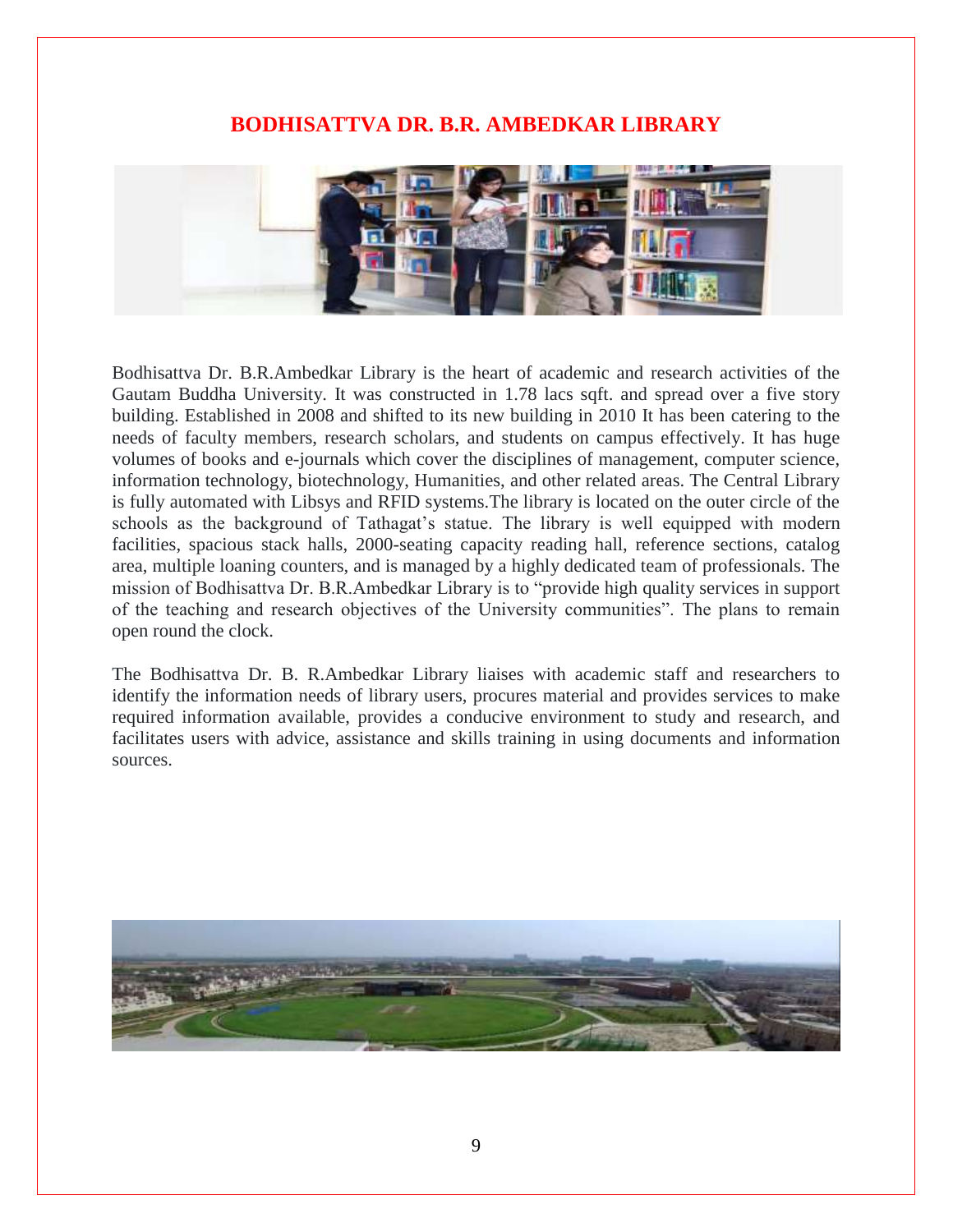

**MEDITATION CENTER**

About Mahatma Jyotiba Phule Dhyan Kendra, GBU

- In addition to curricular inputs the university is creating facilities to guide and shape Mahatma Jyotiba Phule Dhyana Kendra, inspired by stupa architecture, is a learning and retreat center to give an experience of the power of peace and inner silence.
- The center is looking forward to organizing seminars, lectures and experiential workshops in meditation, positive values, stress free living and self-management.
- It aims to help the residents at campus in recognizing their own inherent qualities and recollect their innermost potential. The meditation center facilitates the experience of the inner self through silence.

| <b>Programmes</b> |                                       | <b>Eligibility</b>                                                                                                                                                                 | No. of Seats &                                                   | <b>Mode Of</b>        | Subjects -                                                                               |  |
|-------------------|---------------------------------------|------------------------------------------------------------------------------------------------------------------------------------------------------------------------------------|------------------------------------------------------------------|-----------------------|------------------------------------------------------------------------------------------|--|
| <b>Code</b>       | <b>Name</b>                           | Criteria                                                                                                                                                                           | <b>Duration</b>                                                  | <b>Selection</b>      | <b>[Percentage</b><br><b>Weightage]</b>                                                  |  |
|                   | <b>UNDERGRADUATE</b>                  |                                                                                                                                                                                    |                                                                  |                       |                                                                                          |  |
| <b>UH06</b>       | $B.A.$ (Hons.) in<br><b>Economics</b> | $10+2$ in<br>any<br>discipline<br>from<br>School/college<br>established by law<br>with<br>minimum<br>45% marks (40%<br>SC/ST<br>for<br>category)<br><b>or</b><br>equivalent grade. | 30 Seats<br>Programme<br>Duration and<br>exit as per NEP<br>2020 | <b>GBU-ET</b><br>2022 | GeneralStudies-<br>[70]<br>English<br>Proficiency-<br>$[15]$<br>MentalAbility-<br>$[15]$ |  |

# **ADMISSION PROCEDURE AND ELIGIBILITY CRITERIA**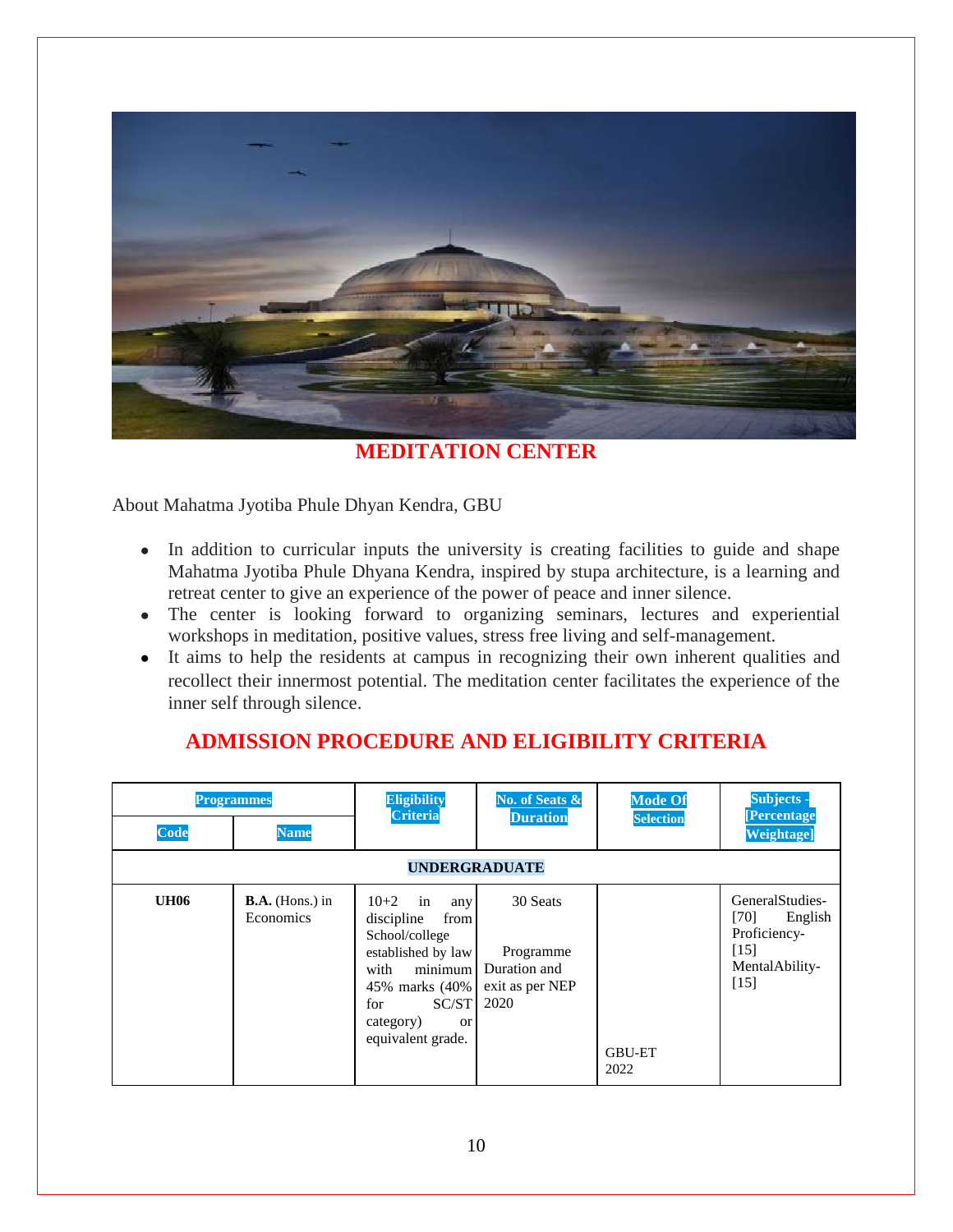| <b>POST GRADUATE</b>                             |                                                        |                                                                                                                                                                                  |                                                            |                                    |                                                                                        |
|--------------------------------------------------|--------------------------------------------------------|----------------------------------------------------------------------------------------------------------------------------------------------------------------------------------|------------------------------------------------------------|------------------------------------|----------------------------------------------------------------------------------------|
| <b>Programmes'</b><br><b>Code</b><br><b>Name</b> |                                                        | <b>Eligibility</b><br><b>Criteria</b>                                                                                                                                            | No. of Seats &<br>duration                                 | <b>Mode Of</b><br><b>Selection</b> | Subjects -<br><b>[Percentage</b><br>weightage]                                         |
| <b>PH01</b>                                      | $M.A.$ in<br>Economics,<br>Planning and<br>Development | Graduation in any<br>discipline from a<br>recognizedUniver<br>sity/College<br>established by<br>Law with<br>minimum45%<br>marks $(40\%$ for<br>$SC/ST$ ) or<br>equivalent grade. | 30 Seats in each<br>programme<br>2 Years<br>$(4-semester)$ | <b>GBU-ET</b><br>2022              | GeneralStudies-<br>$[70]$<br>English<br>Proficiency- [15]<br>MentalAbility -<br>$[15]$ |

#### **FEE STRUCTURE FOR ACADEMIC YEAR 2022-23**

Following details of the fee structure of Indian nationals as under:

#### **(i) FEE STRUCTURE FOR INDIAN NATIONALS (TOBEONETIMESUBMITTED)**

The fee structure comprises Registration Fee, Security Fee, Library Fee, Sports Fee, Examination Fee and Academic Fee applicable to National and International Students of the University. The details of the fee structure of Indian Nationals comprise three components:

| Sr. NO.                                             | <b>PARTICULERS</b>                                  |                 | <b>AMOUNT IN RS.</b> |  |  |  |
|-----------------------------------------------------|-----------------------------------------------------|-----------------|----------------------|--|--|--|
| 1                                                   | Registration Fee (Rs.) (One Time) (NON-REFUNDABLE): | 10000           |                      |  |  |  |
| $\ddot{\mathbf{i}}$                                 | Security Fee (Rs.) (One Time) (REFUNDABLE)          | 10000           |                      |  |  |  |
| iii                                                 | Library Fee (Rs.) (One Time)                        |                 | 1200                 |  |  |  |
| iv                                                  | Sports Fee (Rs.) (One Time)                         |                 | 700                  |  |  |  |
|                                                     | <b>Total</b>                                        | 21900           |                      |  |  |  |
| UNIVERSITY SCHOOL Of HUMANITIES AND SOCIAL SCIENCES |                                                     |                 |                      |  |  |  |
| Sr. No.                                             | PROGRAMME NAME                                      | <b>EXAM FEE</b> | <b>ACADEMIC FEE</b>  |  |  |  |
| 1                                                   | B.A. (Hons.) (Economics)                            | 1000            | 18,000               |  |  |  |
| 2.                                                  | MA (Economics)                                      | 1000            | 23,000               |  |  |  |

**A. Common fee for all Programmes**